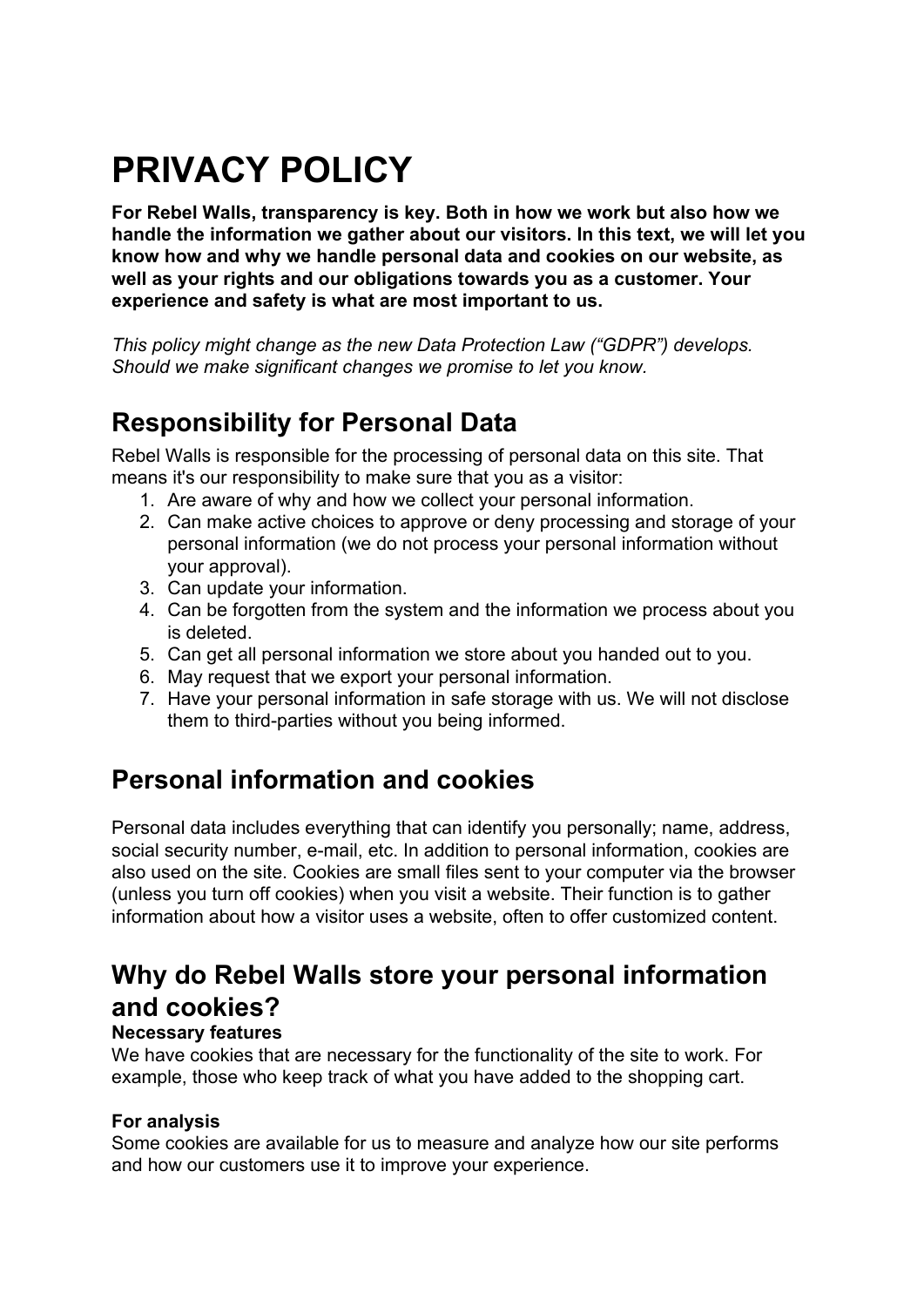#### **For your experience**

Some cookies remember your settings (such as your country and language selection), and temporarily save some of our site as you browse, for everything to load faster. It makes your experience much better!

#### **For marketing**

We also use cookies to deliver better, more relevant marketing and ads to you. They help us show what you're interested in and measure how our campaigns perform.

If you ever leave your email address to us during your visit to the site, the cookie will be linked to your email address. This will allow us, if you consent to it, to send you suggestions on in-depth reading within the area of your interest, such as guides and blog posts.

We mainly use cookies to improve our services so that you get the best experience. In your browser, you can clear your cookies, but also choose to turn them off completely. Keep in mind that some parts of our site may stop working for you.

In the context of retargeting and banner advertising, we use third-party services that save cookies on our site.

### **How we handle cookies**

Cookies are tracked using trackers, with different purposes. In our case, it's all about providing the visitor with a tailor-made experience of our range.

We will not sell, transfer or otherwise disclose your information beyond the terms of this policy, unless we are required to do so as a result of a court decision or if you consented to such sharing, for example for marketing purposes.

This does not exclude us from using suppliers who process your information on our behalf in accordance with written agreements and our instructions. The supplier who accesses your information (for example, when we use a third-party to store data on a server), is not given a right to use your information for purposes other than the purposes stated in this policy.

### **How to delete cookies in your browser**

How to delete cookies from your browser depends on which browser you are using. You can find guidance through the browser's own interface, or website. Some common browsers and how to delete cookies in them (click for external link):

- [Chrome](https://support.google.com/chrome/answer/95647?co=GENIE.Platform%3DDesktop&hl=en)
- [Firefox](https://support.mozilla.org/en-US/kb/delete-cookies-remove-info-websites-stored)
- [Internet Explorer](https://support.microsoft.com/en-us/help/17442/windows-internet-explorer-delete-manage-cookies)
- [Safari](https://support.apple.com/kb/PH21411?locale=sv_SE&viewlocale=en_US)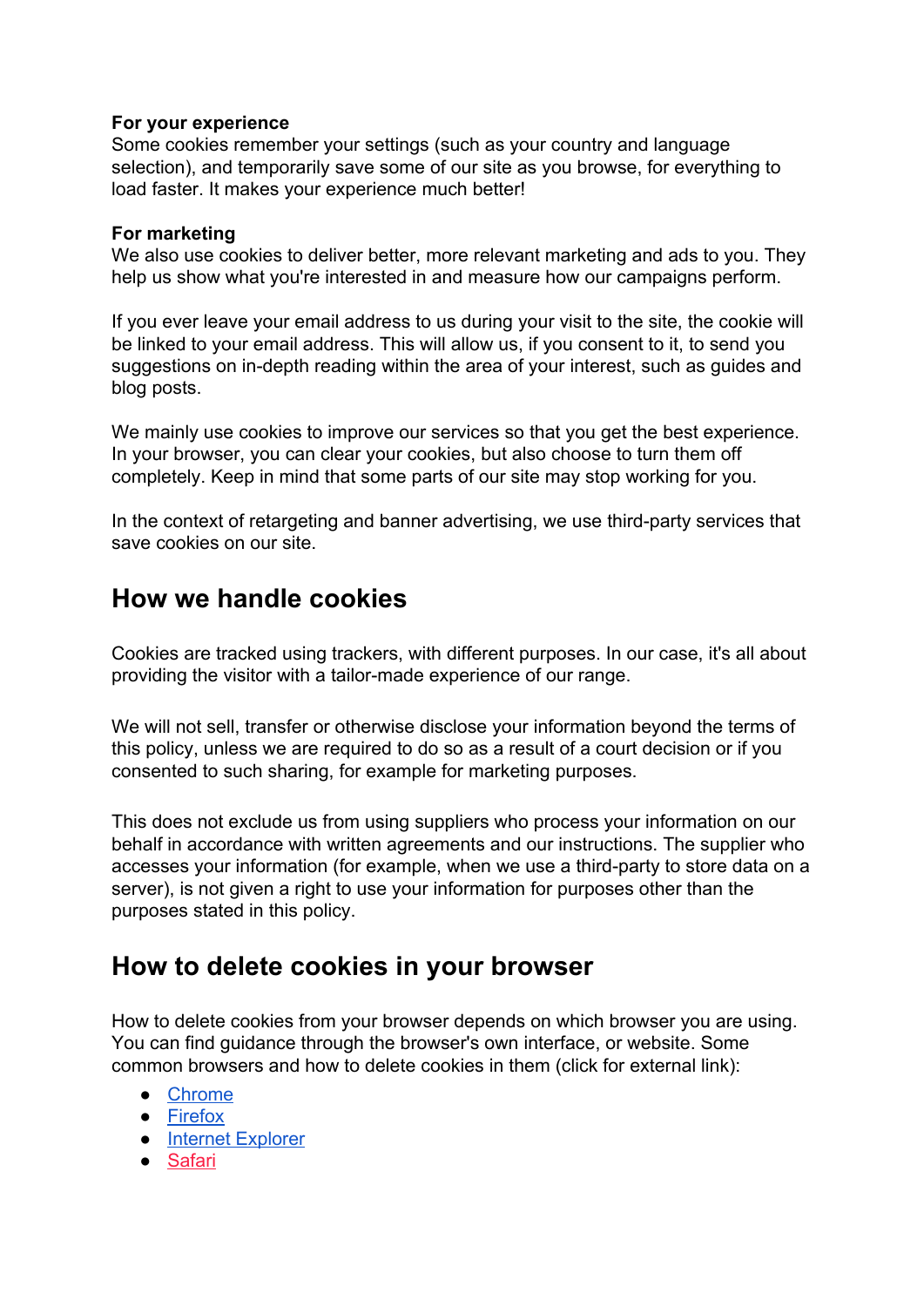### **How we use the data we collect.**

### **What personal data do we collect when ordering a product and for what purpose?**

#### **Purpose**

In order to handle order / purchase.

#### **Actions performed:**

- Delivery (including notification and contact regarding delivery).
- Identification and age control.
- Payment handling (including analysis of possible payment solutions, which may include a check against payment history and credit reporting).
- Handling of complaint and warranty matters.

#### **Categories of personal data**

- Name.
- Social security number.
- Contact details (eg address, email and phone number).
- Payment history.
- Payment Information.
- Credit reports from credit reporting companies.
- Purchase information (for example, which item has been ordered or if the item is to be delivered to another address).

**Legal basis:** Completion of the purchase agreement. This collection of your personal information is required in order to fulfill our obligations under the purchase agreement. If the information is not provided, our commitments can not be fulfilled and we are therefore forced to refuse your purchase.

**Storage period:** Until the purchase has been completed (including delivery and payment) and for a period of 24 months thereafter in order to handle any complaints and warranty matters. If no activity occurred (login to account, saved favorites, contacted customer support) for 24 months, the data is permanently deleted.

### **What personal data do we collect if you create an account on Rebel Wall's website, join our newsletter, or download a guide as well as for what purpose?**

#### **Purpose**

To create your account and manage your membership. Also in order to deliver a personalized experience of our services.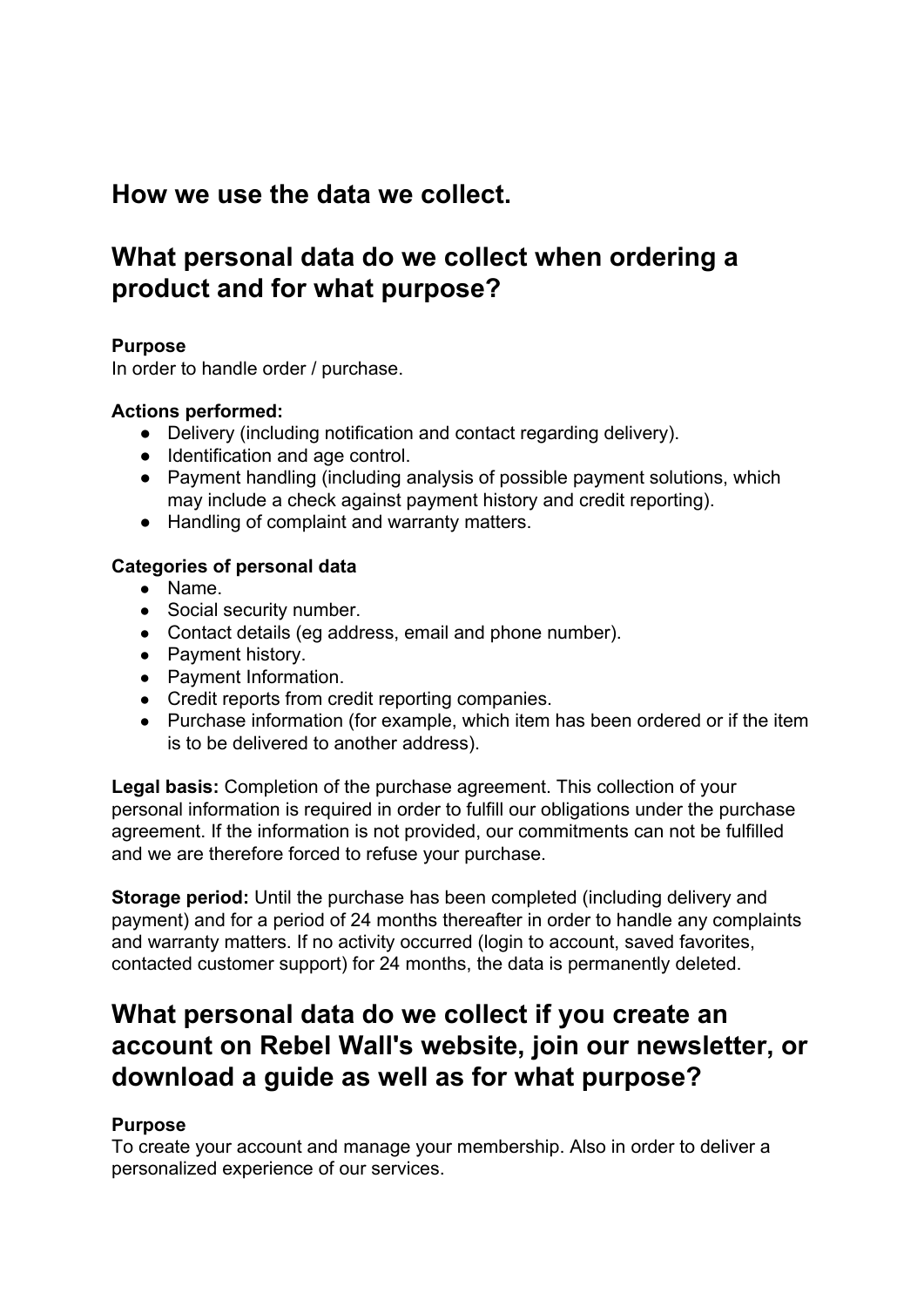#### **Actions performed**

- Creation of login function.
- Ensuring your identity and age.
- Maintaining correct and updated information.
- The opportunity for you to follow your purchase and payment history.
- The opportunity for you to save favorites and similar facilitation measures.
- Managing your customer choices (eg Your profile and your settings).
- Creating personalized content for you, such as relevant product recommendations, presentation of your specific benefits and offers.
- Simplifying your use of our services (eg by saving favorites to facilitate future purchases or reminding you of forgotten/abandoned digital shopping carts).
- Personal communication based on your behavior.
- Analysis of the data we collect for the purpose.

#### **Categories of personal data**

- Name.
- Social security number.
- Contact details (eg address, email and phone number).
- Purchase History.
- Payment history.
- Payment Information.
- Username and password.
- Settings regarding your profile and your personal choices.
- Purchase and user-generated data (e.g., click and visit history).

**Legal basis:** This collection of your personal information is required to provide you with product recommendations, help and tips on how to wallpaper and information about campaigns. If the information is not provided, our commitments can not be met and we are therefore forced to deny an account with Rebel Walls.

**Storage period:** Until membership is terminated (can be done manually or automatically due to inactivity for a period of 24 months).

### **To grant / withdraw consent**

We will only process your personal information after you have approved the handling, as well as the purpose of the handling.

You prevent the storage of cookies and the deletion of already stored cookies via your browser. The approach varies depending on the browser so we refer to your browser's help section to find the right path.

To download our guides, you must agree that we store your information, so we can provide suggestions for further readings in the area. You can unsubscribe from the mailing at any time through a link in the mail. You can also update your settings through the link in the mail. If you unsubscribe from further mailing, your personal